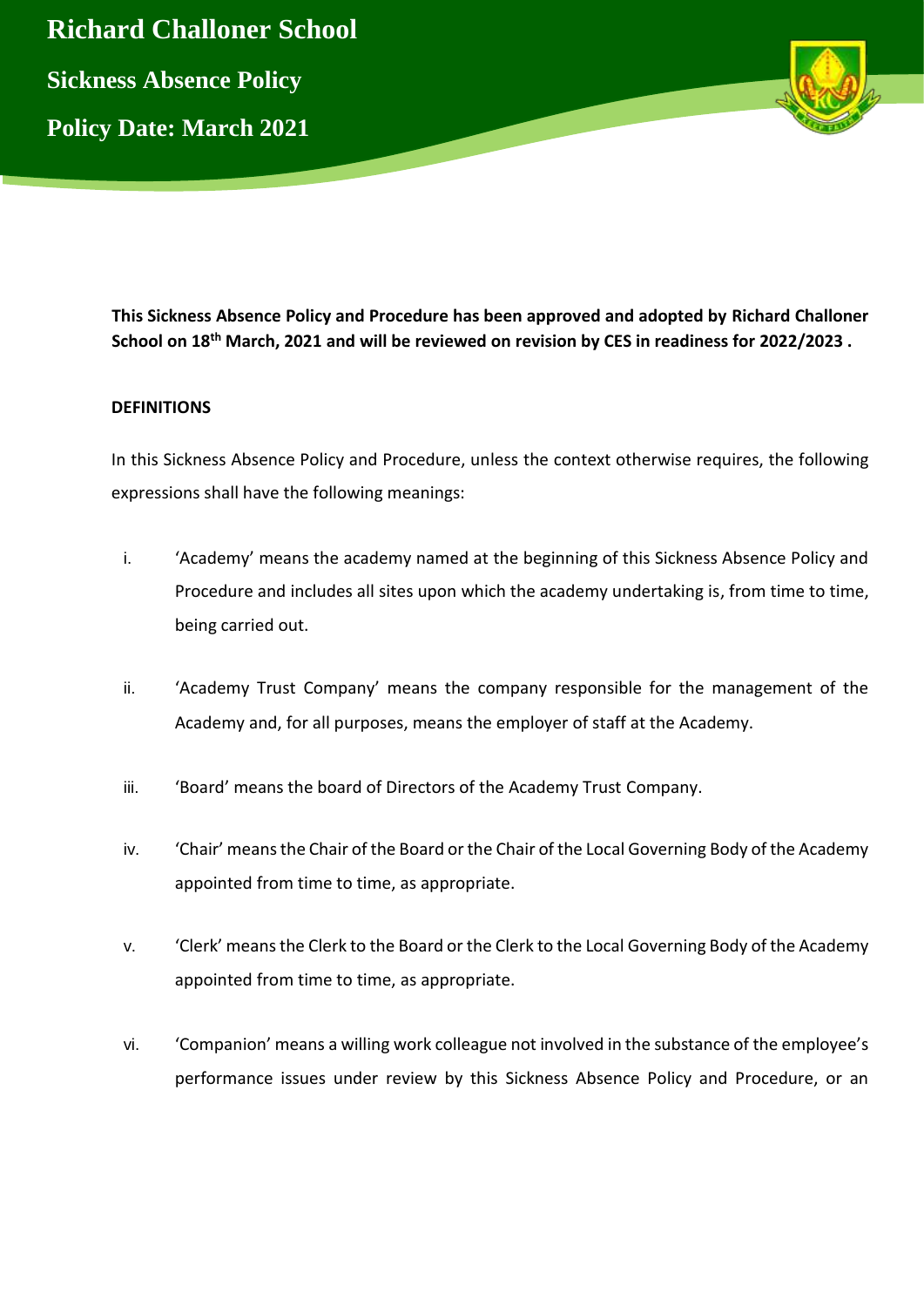



accredited representative of a trade union or other professional association of which the employee is a member, who should be available for the periods of time necessary to meet timescales under this Sickness Absence Policy and Procedure.

- vii. 'Diocesan Schools Commission' means the education service provided by the diocese, which may also be known, or referred to, as the Diocesan Education Service.
- viii. 'Governing Board' means the body carrying out the employment functions of the Academy Trust Company and such term may include the Board of Directors and a Local Governing Body of the Academy.
- ix. 'Governors' means the governors appointed and elected to the Local Governing Body of the Academy, from time to time.
- x. 'Local Governing Body' means the group of governors appointed and elected to carry out specified functions in relation to the Academy as delegated by the Academy Trust Company.
- xi. 'Vice-Chair' means the Vice-Chair of the Board or the Vice-Chair of the Local Governing Body of the Academy elected from time to time, as appropriate.

## 1. **SCOPE OF PROCEDURE**

1.1 This Sickness Absence Policy and Procedure applies to you if you are an employee or worker at the Academy (hereinafter referred to as an "employee" or "you").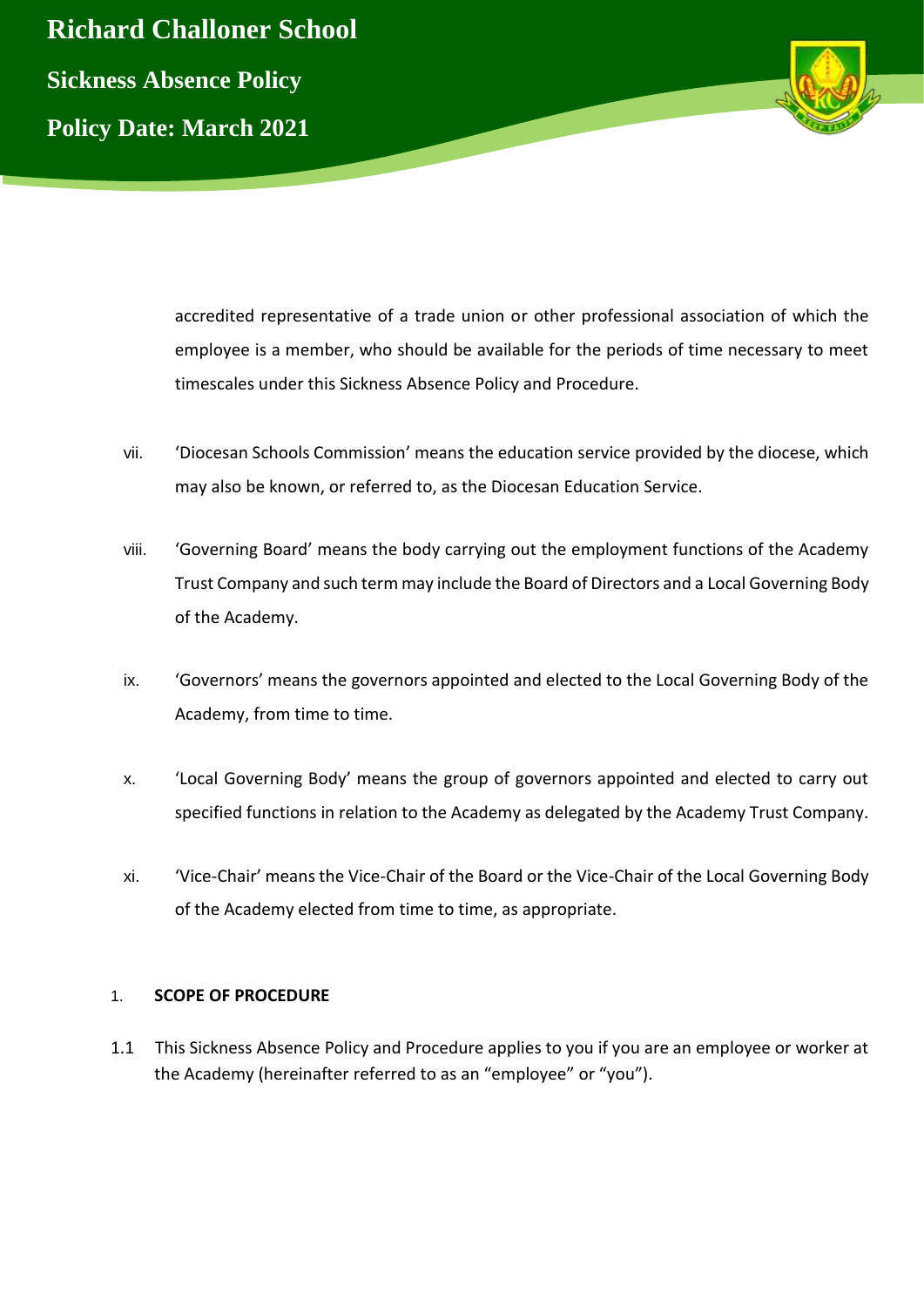

- 1.2 The purpose of this procedure is to establish a framework for the effective management of staff sickness absence taking into account both the welfare of employees and the requirements of the Academy to deliver an effective education to its pupils.
- 1.3 An employee is entitled to have access by arrangement to their personnel file and to request the deletion of time-expired records in line with the provisions of the General Data Protection Regulation (GDPR).
- 1.4 The Academy Trust Company delegates its authority in the manner set out in this policy.
- 1.5 When implementing this policy and procedure, the Academy Trust Company should have regard to the Academy's Health and Safety Policy and Procedure in relation to any overlapping health and safety consideration(s) that may arise.
- 1.6 For the avoidance of doubt this policy may be used concurrently with the Academy's Capability Policy and Procedure and Disciplinary Policy and Procedure.
- 1.7 In this policy "working day" means any day on which you would ordinarily work if you were a full-time employee. In other words "working day" will apply differently to teaching and nonteaching staff. However, part-time and full-time staff will not be treated differently for the purposes of implementing this policy and procedure.
- 1.8 The Academy is committed to ensuring respect, objectivity, belief in the dignity of the individual, consistency of treatment and fairness in the operation of this policy. This commitment extends to promoting equality of opportunity and eliminating unlawful discrimination throughout the Academy community.
- 1.9 This Sickness Absence Policy and Procedure offers opportunities to ensure justice for teachers, support staff and pupils alike and has the potential for the expression of Christian qualities such as honesty, self-knowledge, respect for others and their gifts, recognition of the needs and achievements of others, challenge to self and others, personal growth and openness.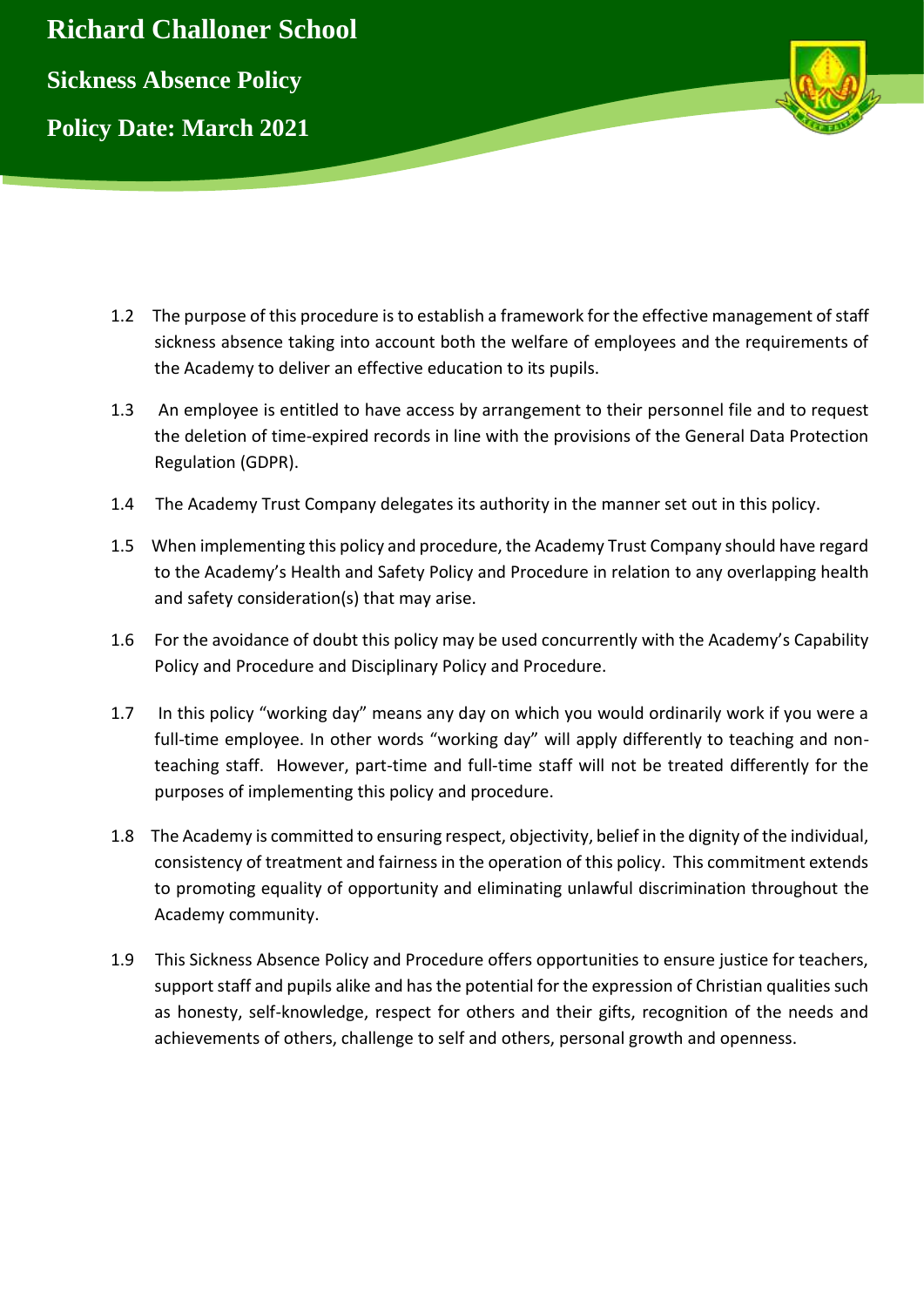**Richard Challoner School Sickness Absence Policy Policy Date: March 2021**

### 2. **GENERAL PRINCIPLES**

The Academy Trust Company expects the Academy to:

- 2.1 Never ignore sickness absence
- 2.2 Always monitor attendance
- 2.3 Ensure that short term absences do not go unnoticed
- 2.4 Take swift, supportive action if the absence is work related
- 2.5 Keep accurate, up to date, employee attendance records
- 2.6 Handle attendance problems promptly and sensitively, in a supportive manner
- 2.7 Develop and maintain an atmosphere that encourages people to come to work
- 2.8 Deal with each person as an individual
- 2.9 Treat all staff fairly
- 2.10 Keep the Academy Trust Company informed about the Academy's sickness absence

rate

2.11 Seek support and advice from its HR provider, Occupational Health and the Diocesan Schools Commission, as appropriate

### 3. **INFORMAL APPROACH**

3.1 Prior to invoking the formal steps set out in this procedure you and/or your line manager may (where appropriate and practicable) initiate an informal discussion regarding your absence from work.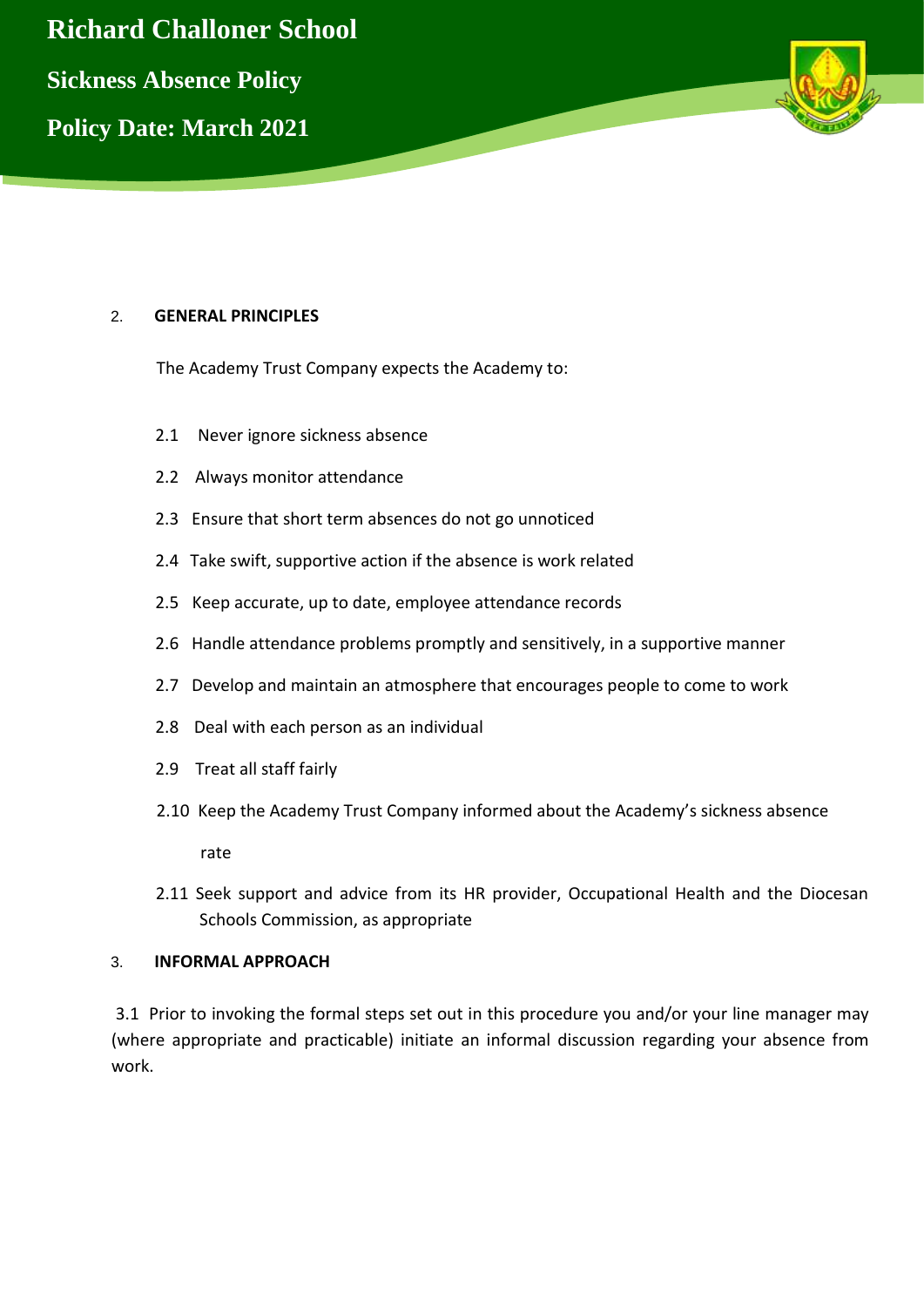

3.2 Depending on the circumstances and cause of your absence, an informal discussion may lead to agreeing strategies with you to help improve and maintain attendance levels. In agreeing to a strategy informally you are entitled if you wish to include your Companion in the informal discussion process.

3.3 The Academy is not procedurally required to implement an informal approach to investigating the reason for your absence and it is your responsibility to follow the appropriate procedure in informing the Academy of the reason for your absence and to fulfil your obligations set out in Paragraph 4 below.

## 4. **EMPLOYEE'S OBLIGATIONS**

Employees are expected to:

4.1 Comply with the Academy's sickness notification procedure

4.2 Ensure medical advice and treatment, where appropriate, is received as quickly as possible in order to facilitate a return to work

4.3 Take and follow the medical advice and treatment offered

4.4 Keep in regular touch (consistent with your medical condition) and inform the Headteacher, or nominated person (or Chair in the case of sickness absence of the Headteacher), of any significant developments affecting the period of absence

4.5 Attend medical appointments promptly.

4.6 Inform the Headteacher (or Chair in the case of the sickness absence of the Headteacher) immediately of any side effects associated with your health condition and/or medication that could have an impact on your suitability to work with children.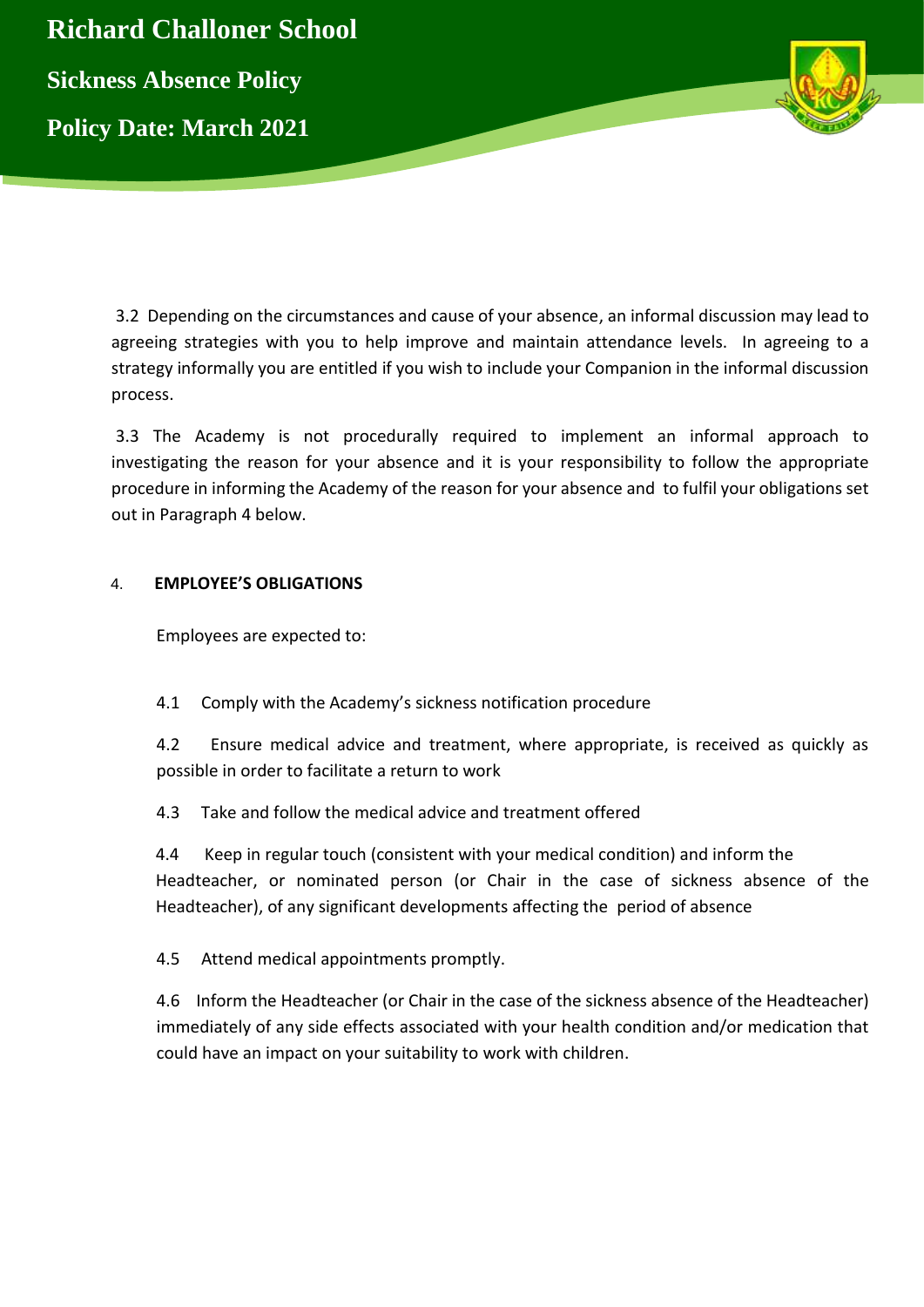



## 5. **SICKNESS NOTIFICATION PROCEDURE**

5.1 You must contact the Academy in accordance with your Contract of Employment (and/or the Staff Handbook or equivalent document).

5.2 You should contact the Academy personally and not ask third parties (such as members of your family or friends) to inform us on your behalf. This is because we cannot be certain of the identity of the third party and whether they are acting in your best interests. In exceptional circumstances where you are physically incapable of communicating with us yourself (for example due to being hospitalised in a state of concussion), we may need to rely on a third-party explanation for your absence.

5.3 Brief details of the reason for absence and, if possible, some indication of a likely return to work date should be given during this contact. The position in relation to current workload should be discussed in order to help the Academy make appropriate cover arrangements.

5.4 If your absence is the result of an accident or an injury sustained at work then this information must be made known. You should indicate if the incident has been reported, when it was reported and to whom.

5.5 If you are still unfit for work after three successive working days you must once again contact the Headteacher or nominated person on the fourth day of absence and advise them of the likely duration of your continued absence according to any medical advice you have received.

5.6 The Conditions of Service for Teachers in England and Wales (the Burgundy Book) (which applies to teachers employed by the Academy Trust Company) stipulates that a self-certificate should be completed from not later than the fourth working day of absence. Teachers are required to complete a self-certificate to cover every day of absence, including half days.

5.7 A doctor's Statement of Fitness for Work (a "doctor's statement") must be provided by all staff and sent to the Headteacher or other nominated person from the 8<sup>th</sup> calendar day of sickness.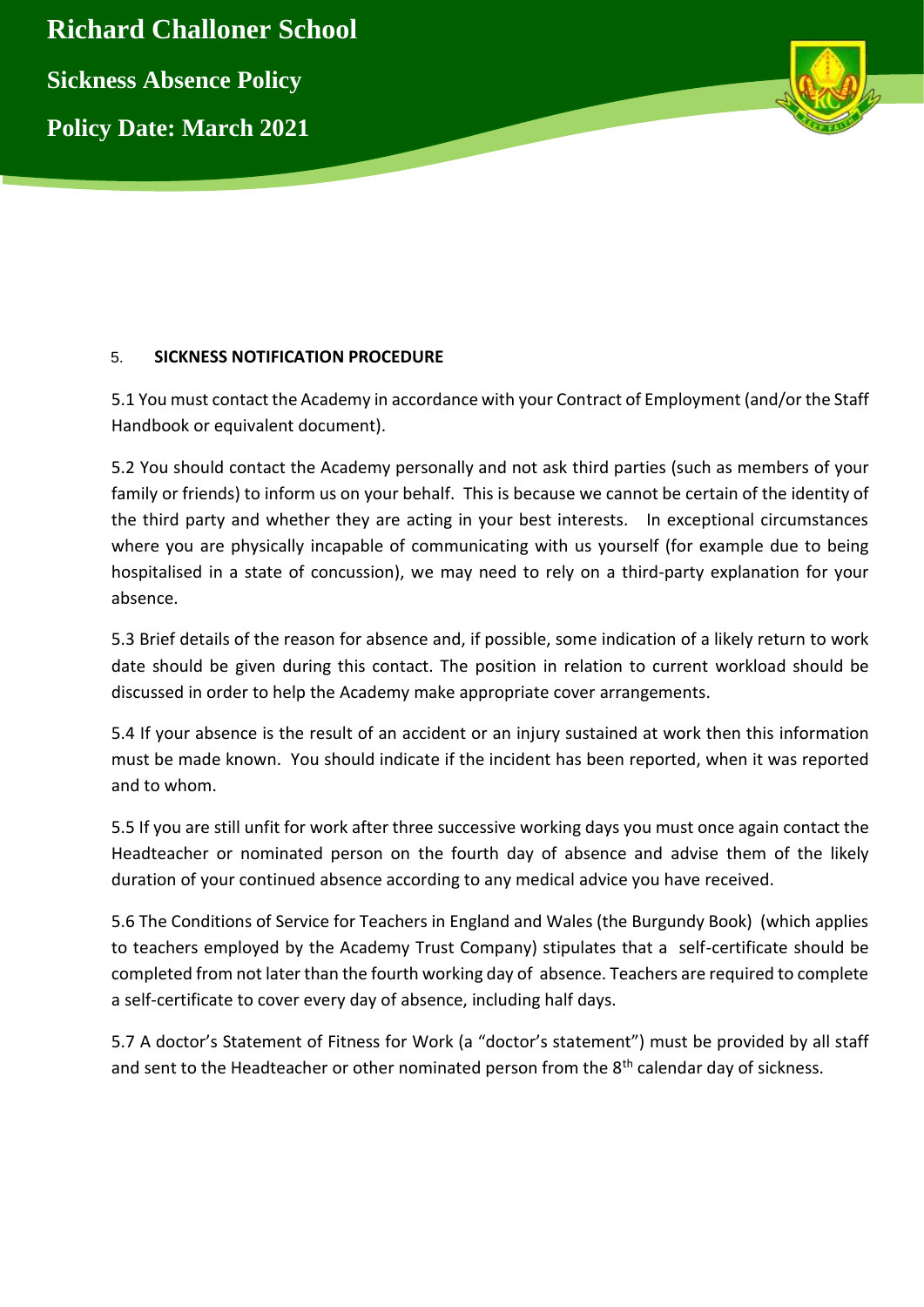**Richard Challoner School Sickness Absence Policy Policy Date: March 2021**



5.8 If more than one doctor's statement is required for any period of absence, you must keep the Headteacher, or nominated person, informed of developments on a weekly basis. The Headteacher, or other nominated person, is also entitled to make reasonable contact with you during your sickness absence, whether or not you have complied with the requirement to make weekly contact. The purpose of maintaining such contact (whether on a weekly or reasonable basis) during such period of sickness absence is to ensure that the educational needs of the Academy are fulfilled, to give you the opportunity to indicate if there are any ways in which the Academy may be able to support you and to give you the opportunity (if you wish it) to be kept up to date with developments at the Academy.

5.9 The requirement that you maintain weekly contact during any period of sickness absence may be relaxed by the Academy if a doctor's statement indicates that such contact would hamper your return to work or, alternatively, by agreement between you and the Academy.

## 6. **RETURN TO WORK DISCUSSIONS**

6.1 After **every** absence your line manager (or other appointed person) will welcome you back to work and discuss with you:

- 6.1.1 the reasons for your absence;
- 6.1.2 whether the appropriate notification has been completed;
- 6.1.3 your fitness to work; and
- 6.1.4 whether there are any issues which require particular support from the Academy.
- 6.2 A record of this return to work discussion should be placed on your personnel file.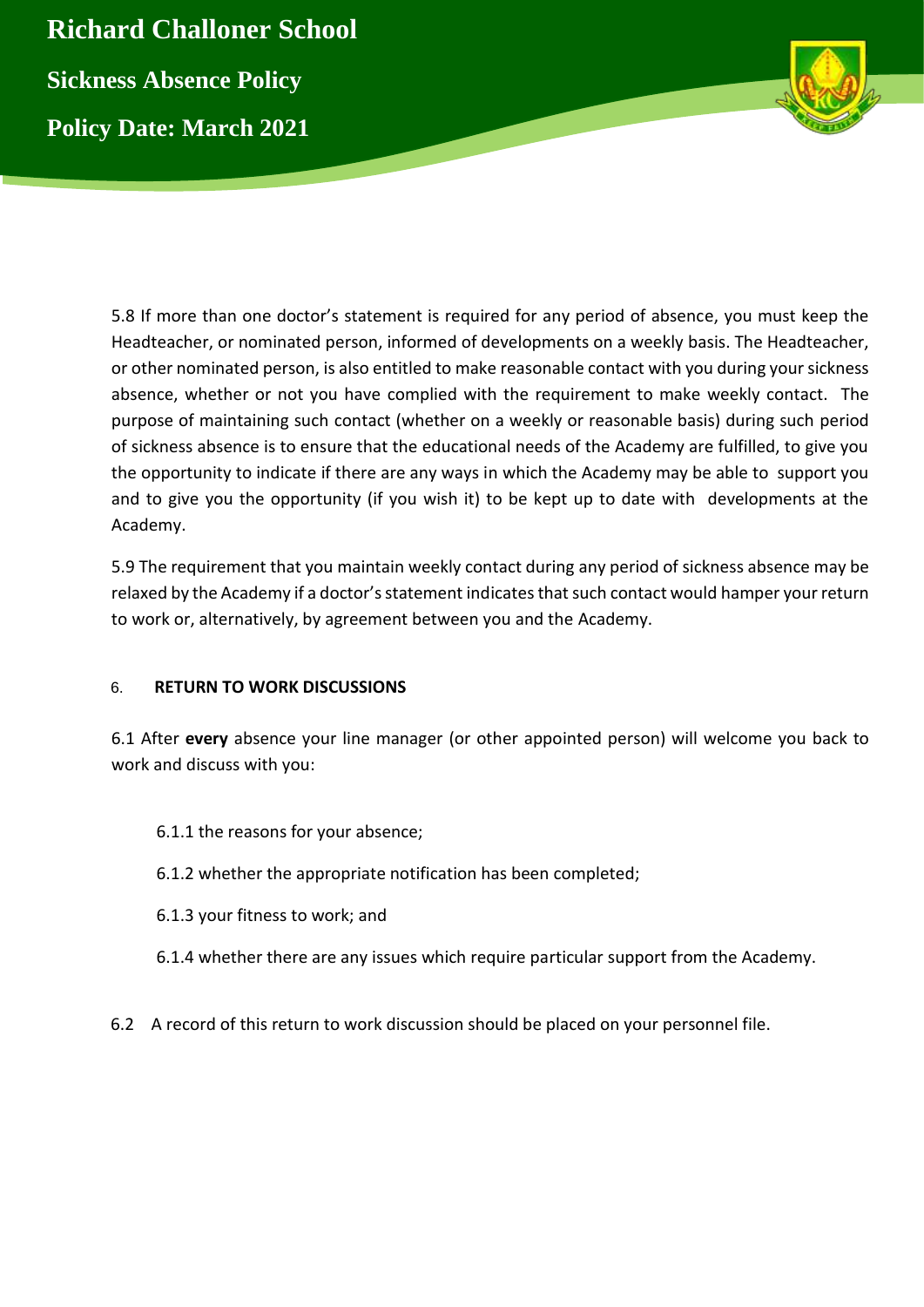

6.3 Your line manager (or other appointed person) may use the return to work discussion as an opportunity to bring you up to date with developments within the Academy during your absence.

6.4 It is anticipated that a return to work discussion would normally last up to 15 minutes, but this is an indication only.

6.5 Because of the nature of your medical condition you may prefer not to discuss the reasons for absence with your line manager (or other appointed person) and, in that case, you may hold the return to work discussion with a member of the senior leadership team.

## 7. **OCCUPATIONAL HEALTH REFERRAL**

7.1 The Academy may, at any time it considers appropriate, refer you to Occupational Health for an assessment of:

- (a) Your health
- (b) Its impact on your attendance at the Academy
- (c) Its impact on your fitness to perform the duties required by your employment
- (d) Its impact on your ability to attend formal meetings or interviews under any other procedure particularly in the light of the guidance at page 20 of the Health and Work Handbook produced by the Faculty of Occupational Medicine, Royal College of General Practitioners, Society of Occupational Medicine
- (e) What steps the Academy could take to improve your health and/or attendance

A referral to Occupational Health is a supportive measure and you are expected to cooperate fully where such a referral is made. Occupational Health appointments will be scheduled during working time, where possible.

7.2 Before making any decision to dismiss you on notice under this Sickness Absence Policy and Procedure the Academy will have referred you for at least one Occupational Health assessment.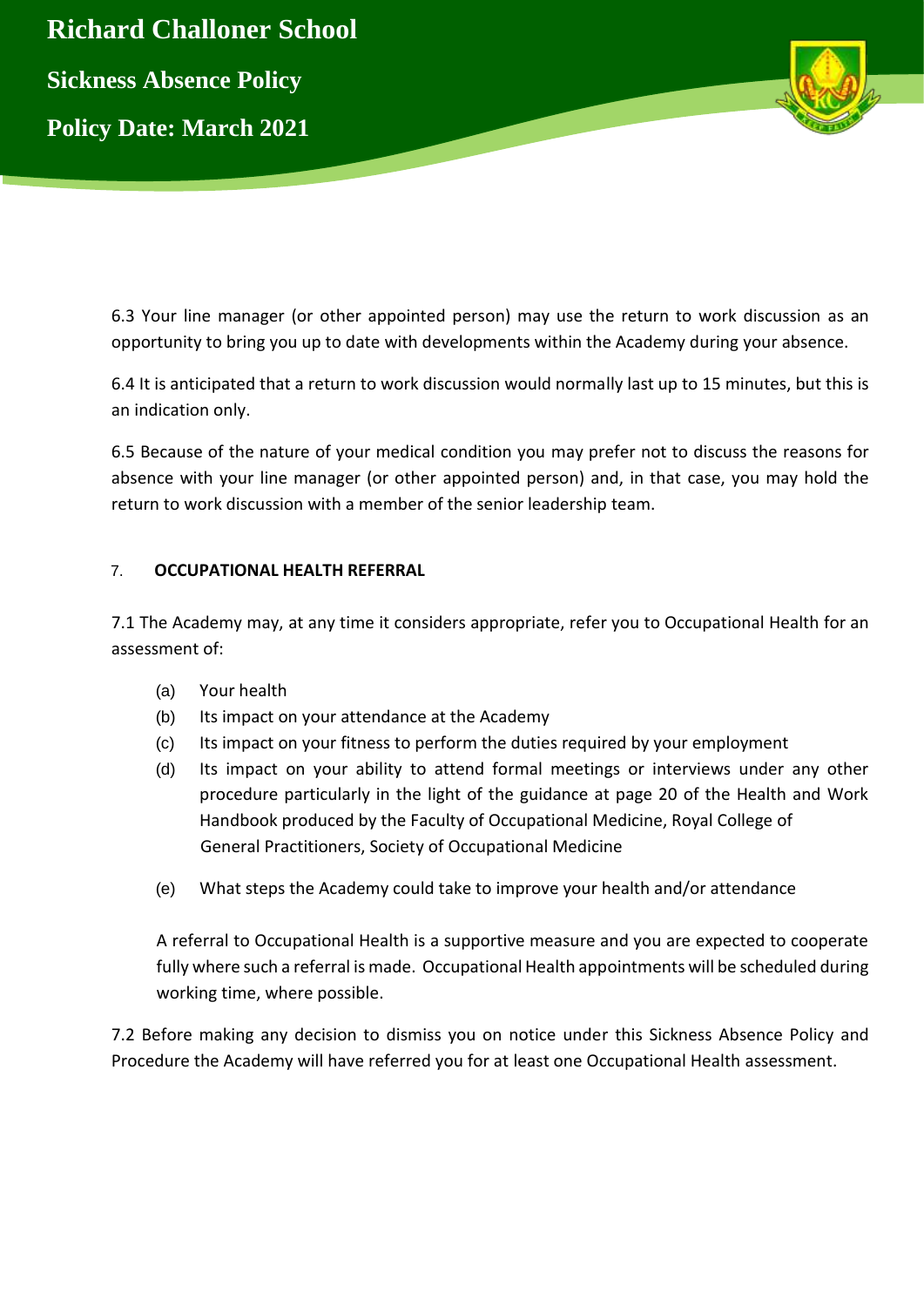

7.3 Notwithstanding Paragraph 7.2 above, if you decide not to engage in an Occupational Health referral the Academy will have no option but to proceed to make decisions without the benefit of medical advice.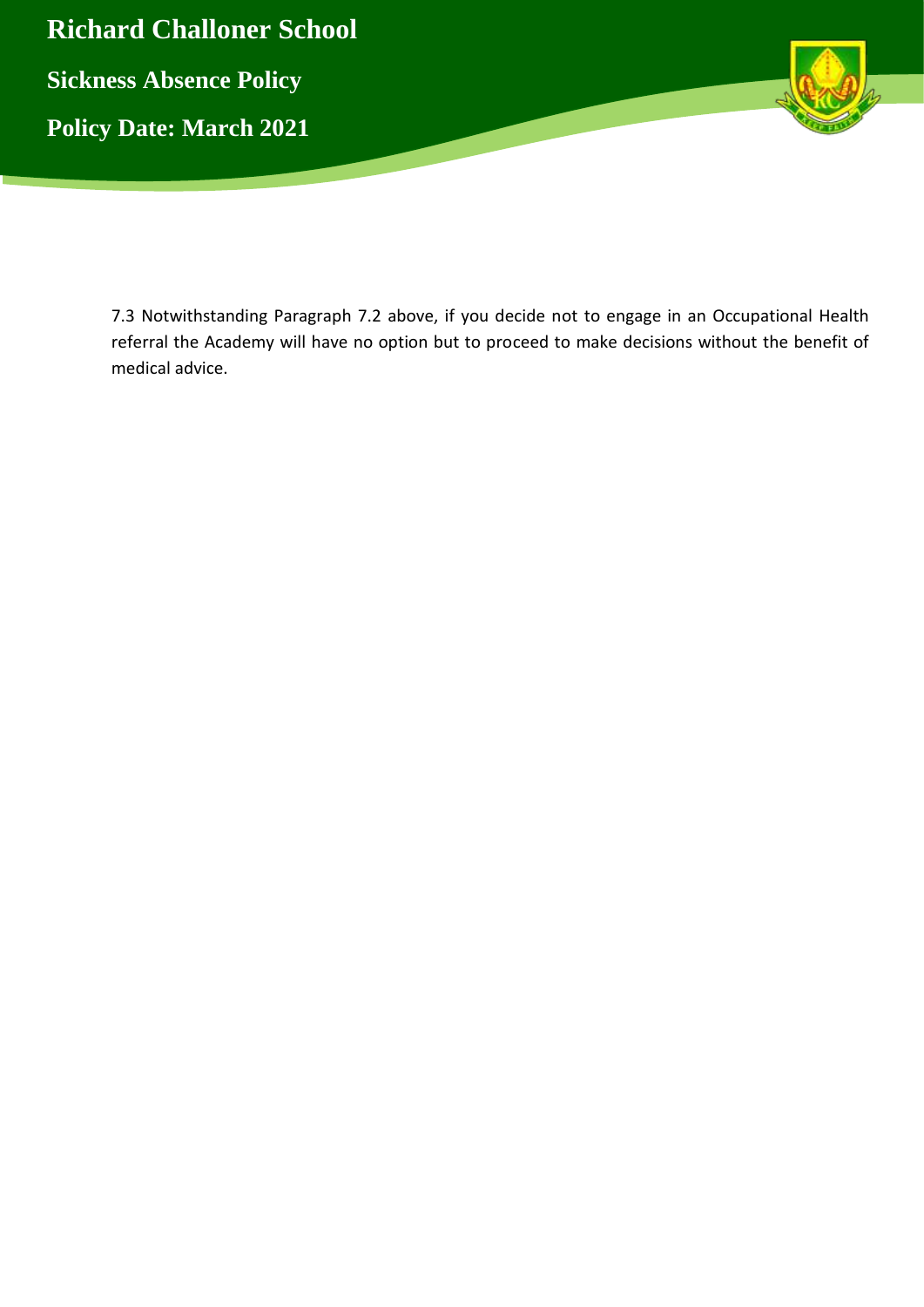

# 8. **ABSENCE REVIEWER, FINAL ABSENCE REVIEWER AND APPEAL MANAGER**

The table below sets out the persons to be appointed, where possible, throughout the stages of the sickness absence review procedure depending on the person who is/has been absent from work due to sickness:

| <b>Employee Level</b>     | <b>Absence Reviewer</b>                                                                   | Final<br><b>Absence</b><br><b>Reviewer</b>                           | <b>Appeal</b><br><b>Manager</b><br>(re<br>Written<br><b>Warnings)</b>                                                       | Appeal<br>Manager (re<br>Dismissal)                                 |
|---------------------------|-------------------------------------------------------------------------------------------|----------------------------------------------------------------------|-----------------------------------------------------------------------------------------------------------------------------|---------------------------------------------------------------------|
| Headteacher               | Chair or a Non staff<br>Governor (other than<br>the Vice-Chair)<br>nominated by the Chair | Governors'<br>Absence<br>Panel<br>appointed<br>by the Vice-<br>Chair | A non-staff<br>Director/<br>Governor<br>(other than<br>the Chair or<br>Vice-<br>Chair)<br>nominated<br>by the<br>Vice-Chair | Governors'<br>Appeal<br>Panel,<br>appointed by<br>the<br>Vice-Chair |
| Other Leadership<br>Spine | Headteacher                                                                               | Chair<br>or a<br>non-staff<br>Governor<br>nominated<br>by the Chair  | A non-staff<br>Director/<br>Governor<br>nominated<br>by the<br>Vice-Chair                                                   | Governors'<br>Appeal<br>Panel                                       |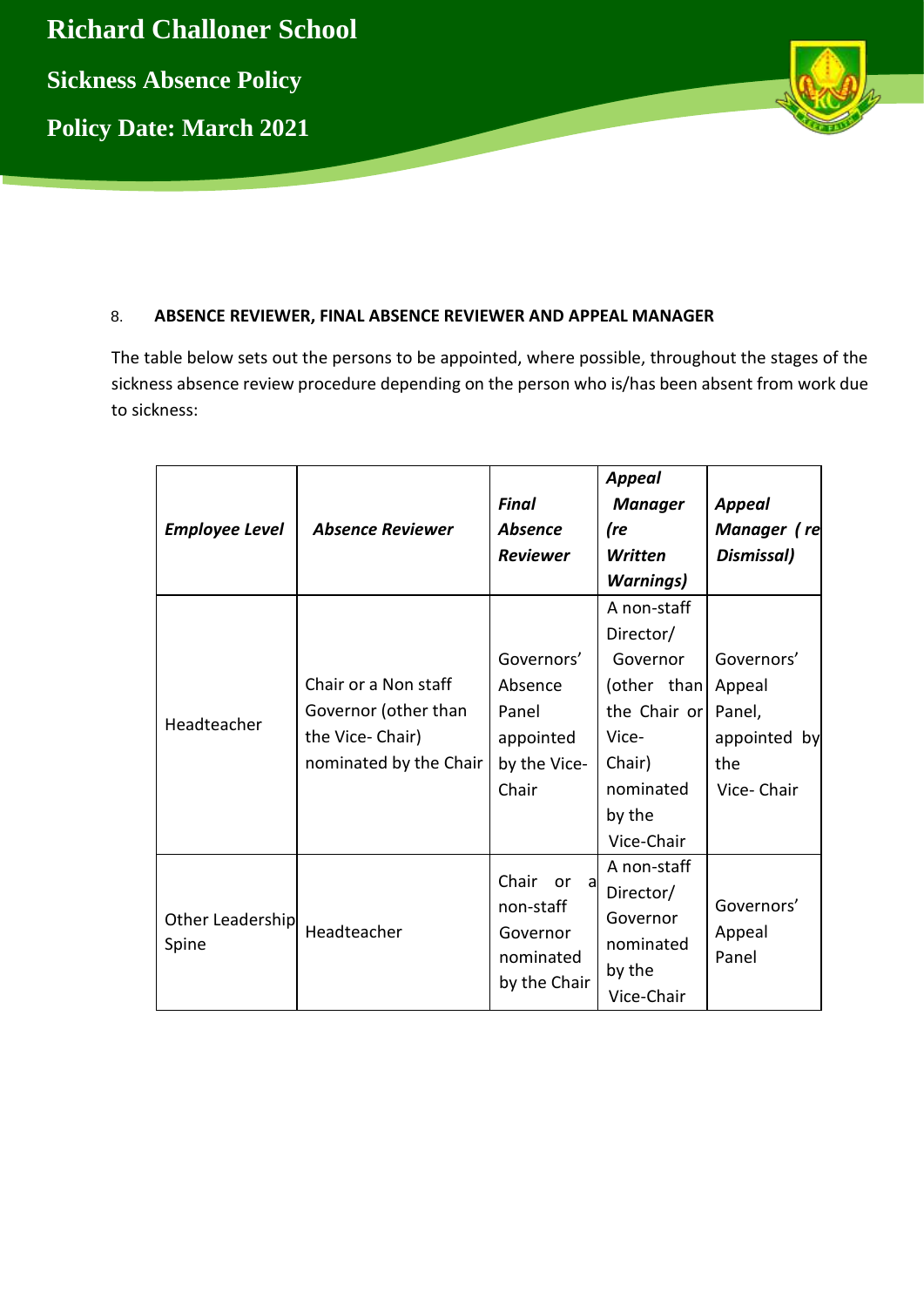**Richard Challoner School Sickness Absence Policy Policy Date: March 2021**



| <b>Other Teaching</b><br><b>Staff</b> | (1) A member of the<br>Leadership Team (other<br>than the Headteacher)<br>by<br>appointed<br>thel<br>Headteacher<br>or in the event that (1)<br>above<br>cannot<br>be<br>complied with, (2) A<br>person appointed by the<br>Headteacher | Headteacher | Chair or a<br>non-staff<br>Director/<br>Governor<br>nominated<br>by the<br>Chair | Governors'<br>Appeal<br>Panel |
|---------------------------------------|-----------------------------------------------------------------------------------------------------------------------------------------------------------------------------------------------------------------------------------------|-------------|----------------------------------------------------------------------------------|-------------------------------|
| Other Support<br><b>Staff</b>         | A person appointed by<br>the Headteacher                                                                                                                                                                                                | Headteacher | Chair or a<br>non-staff<br>Director/<br>Governor<br>nominated<br>by the<br>Chair | Governors'<br>Appeal<br>Panel |

**NB: In law, only the Academy Trust Company, as the employer of staff, has the power to terminate employment, so the Academy Trust Company will need to ensure that it has delegated this power to the Final Absence Reviewer in accordance with the table above. Where the Academy Trust Company amends the table above, it will need to ensure that it has delegated its power to dismiss to the panel of persons and/or the individual that it appoints as the Final Absence Reviewer.**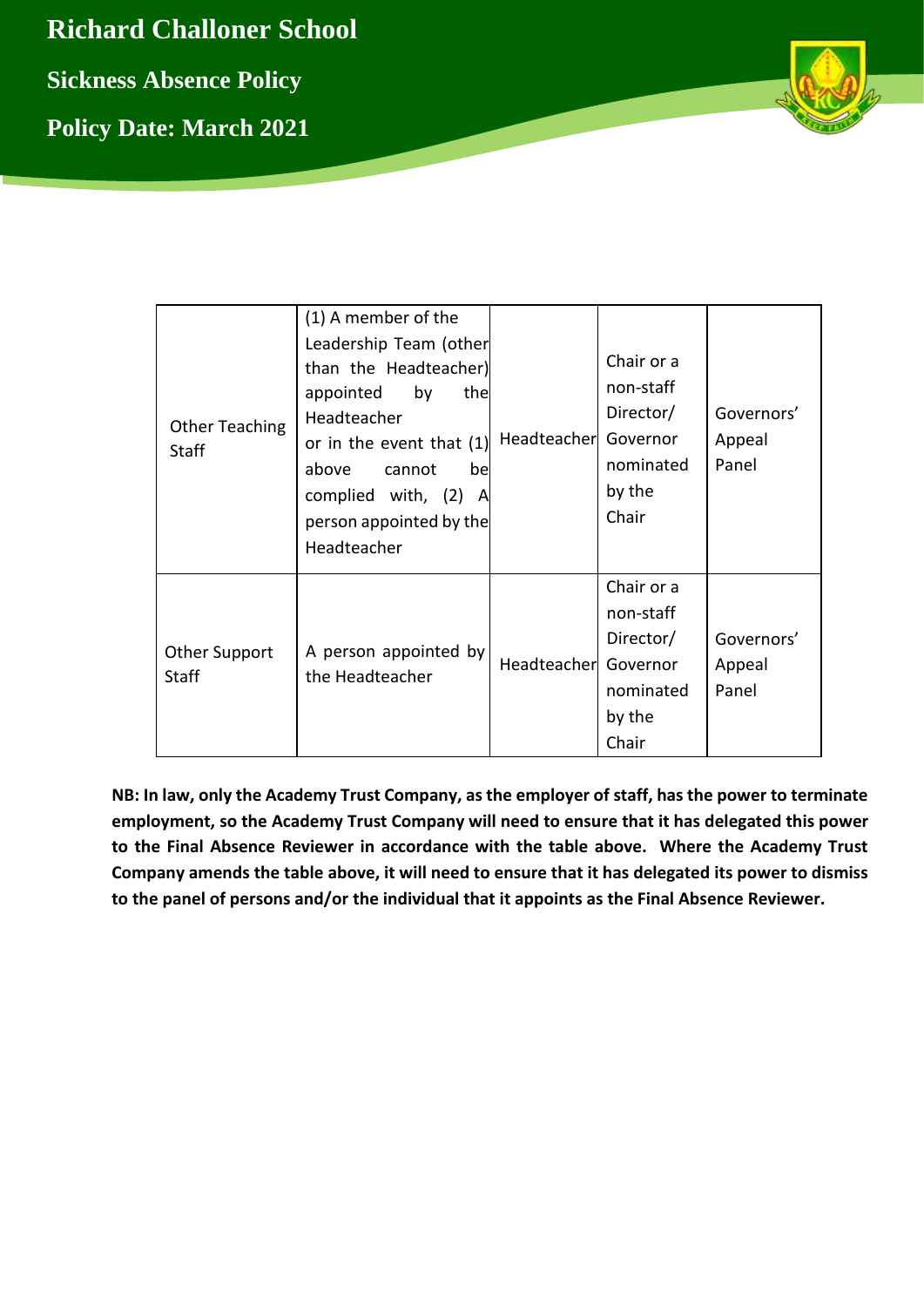

## 9. **PERSISTENT INTERMITTENT ABSENCE**

9.1 Persistent intermittent sickness absence can be defined as frequent short-term absences from work that are normally sporadic and attributable to minor ailments, in many cases unconnected.

9.2 Managerial problems are created by the frequency of the absences and the reasons behind the absences. It can only be addressed effectively through proper monitoring systems and effective management action.

### **Triggers**

9.3 Whilst each case of sickness absence should be considered individually and based on your working arrangements, the following triggers will normally lead to a Formal Absence

Review Meeting:

9.3.1 Sickness absence of 10 or more working days in any 12 month period, accrued over 3 periods of absence or more.

9.3.2 Sickness absence of 6 or more days accrued over 2 or more periods in any 4 month period.

9.3.3 Two periods of sickness absence both lasting 4 or more days in any 12 month period.

9.3.4 Any levels of absence which show a trend or pattern e.g. Friday – Monday absences, monthly dates (e.g. last Friday every month) and any other notable dates.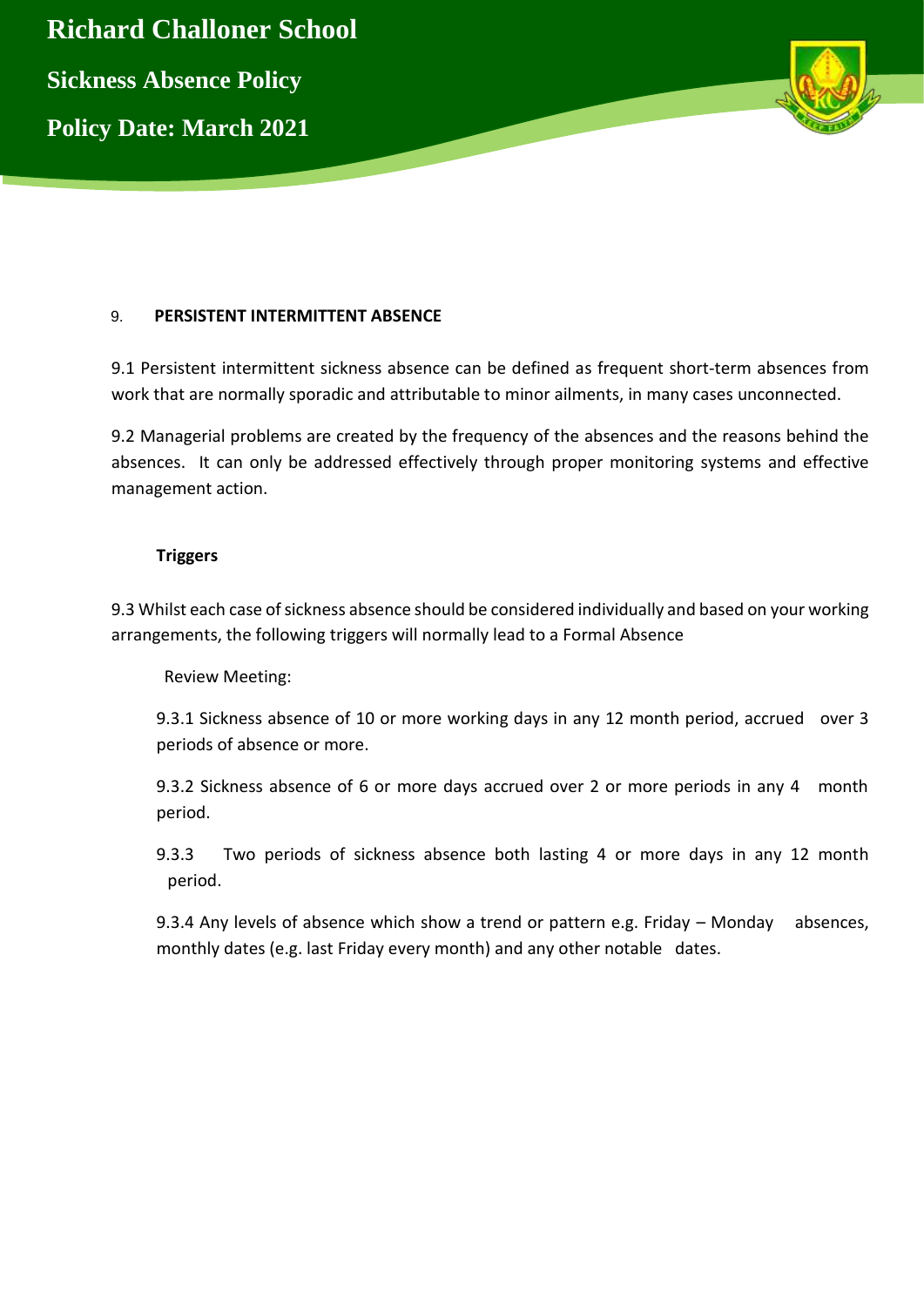

## 10. **LONG TERM ABSENCE**

10.1 Long-term absence is where an employee is absent from work for a considerable number of weeks or months as the result of a serious health problem or planned medical procedure. It can normally be distinguished from persistent intermittent absence in that it tends to be continuous and usually can be traced to an underlying medical condition.

### **Trigger**

10.2 An absence lasting 4 working weeks will normally lead to a Formal Absence Review Meeting.

### 11. **FORMAL ABSENCE REVIEW MEETINGS**

11.1 Where a Formal Absence Review Meeting has been triggered in accordance with Paragraphs 9.2 or 9.3 above, the Academy will appoint an Absence Reviewer in accordance with Paragraph 7. The Absence Reviewer will write to you inviting you to a Formal Absence Review Meeting. You will be given at least 5 working days notice of such meeting. At the same time as sending you the letter inviting you to the meeting, the Absence Reviewer will also send you a copy of the Absence Report which they have prepared and which shall:

11.1.1 Set out your absences from work indicating your reasons given for the absence

11.1.2 Set out any suggestions made by you or the Academy to make reasonable adjustments to working arrangements that could reduce your absence or assist your return to work

11.1.3 Include copies of self-certificates, doctor's statements and all medical reports including those obtained from Occupational Health.

11.1.4 state that one of the possible outcomes of the procedure could be the termination of your employment where this applies.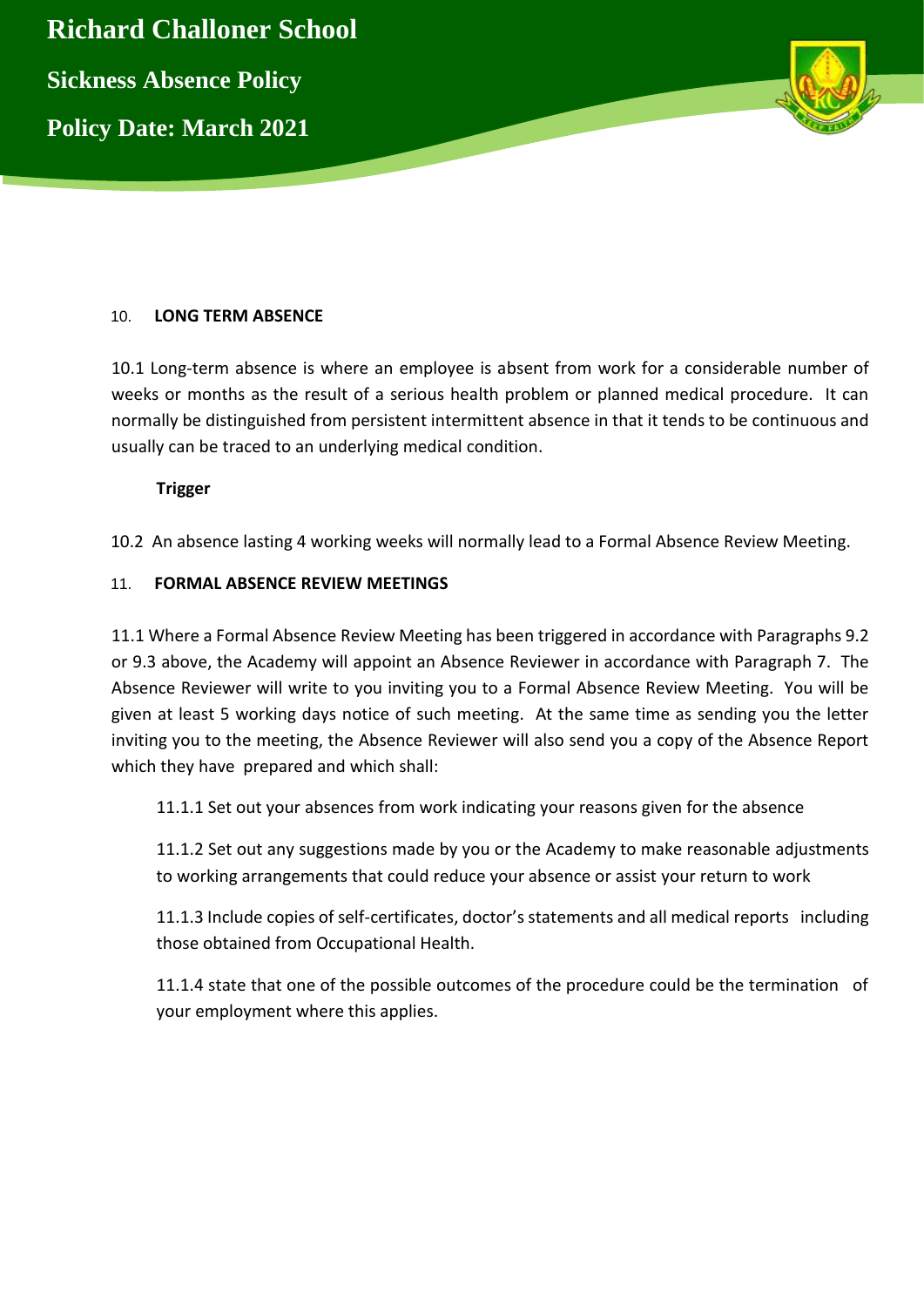

11.2 At a Formal Absence Review Meeting you will have the opportunity to:

## 11.2.1 Present any medical evidence in your possession

11.2.2 Make reasonable suggestions about managing your return to work including any phased return to work, change or reduction of duties and/or working hours

11.2.3 Make suggestions of other reasonable adjustments that could be made

## 12. **FORMAL RESPONSES**

12.1 The Absence Reviewer will confirm the outcome of the Formal Absence Review Meeting in writing within 5 working days of the date of such meeting. The Absence Reviewer may, in addition to making an Occupational Health referral, make the following formal responses:

## **12.1.1 Reasonable adjustments to working arrangements**

These will vary on a case by case basis depending on the medical condition identified.

### 12.1.2 A First Written Caution

12.1.2.1 In the context of a persistent intermittent absence this is a caution that if you are absent from work for two or more days in the period of the next six months you will be at risk of a Final Written Caution.

12.1.2.2 In the context of a long term sickness absence this is a caution that if you are not fully back to work within between 4-12 working weeks there will be a further Formal Absence Review Meeting. The precise number of working weeks will be set by reference to the available medical evidence.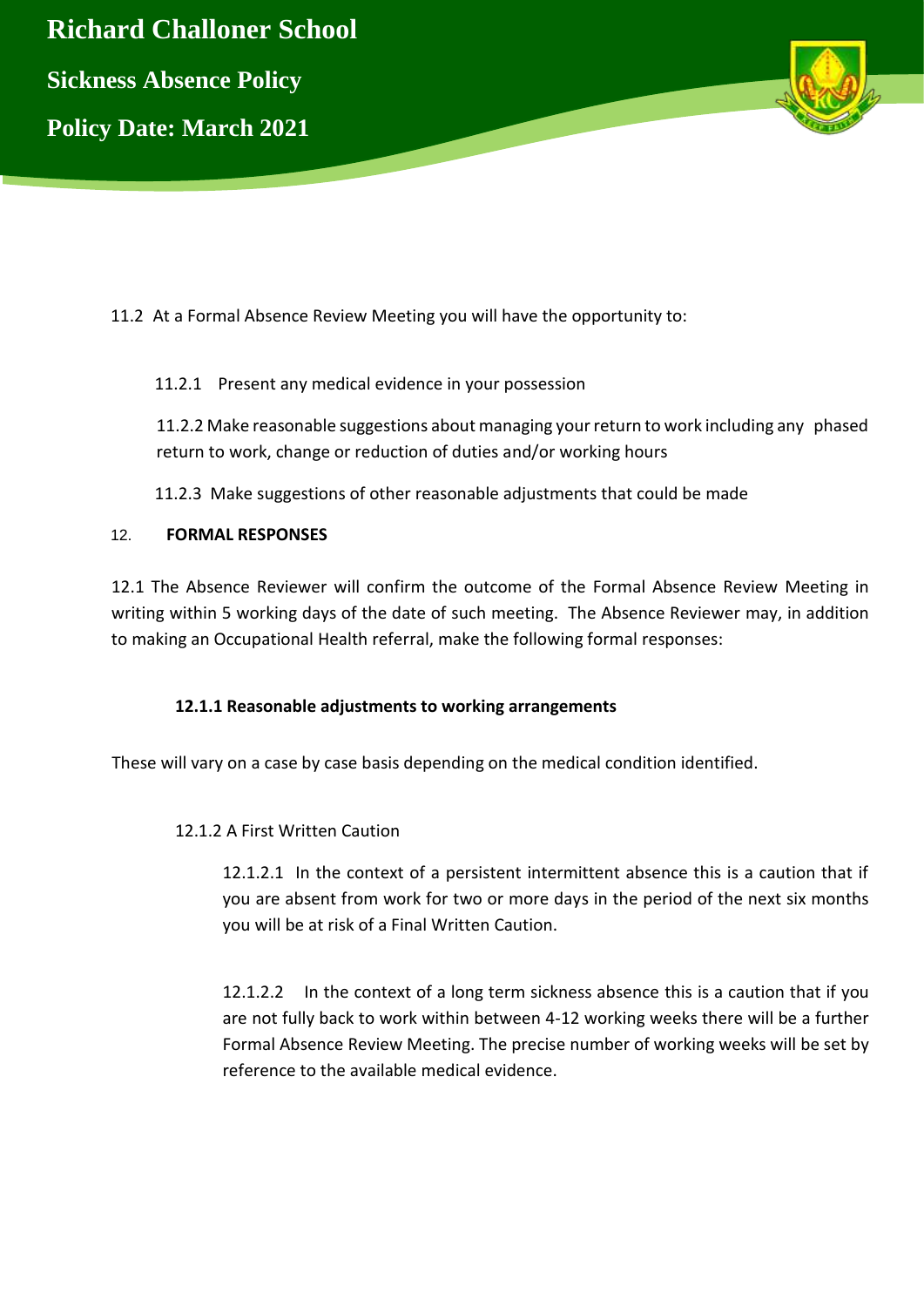

## **12.1.3 A Final Written Caution**

12.1.3.1 In the context of a persistent intermittent absence this is a caution that if you are absent from work at all in the period of the next six months you will be at risk of dismissal.

12.1.3.2 In the context of long term sickness absence this is a caution that if you are not fully back to work within between 4-12 working weeks you will be referred to the Final Absence Reviewer in accordance with Paragraph 9 which could lead to dismissal. The precise number of working weeks will be set by reference to the available medical evidence.

12.2 The Final Absence Reviewer may (in addition to the responses available to the Absence Reviewer) make the following responses:

### **12.2.1 Dismissal with Notice**

In coming to such a decision in relation to a case of **persistent intermittent absence** the Final Absence Reviewer will consider:

- (a) The total absence and pattern of absence
- (b) The available medical prognosis
- (c) Advice from Occupational Health
- (d) The reasons advanced for the absence
- (e) How long the employee has worked for the Academy
- (f) Is the job a key job? If so, how long can the Academy effectively function without that contribution?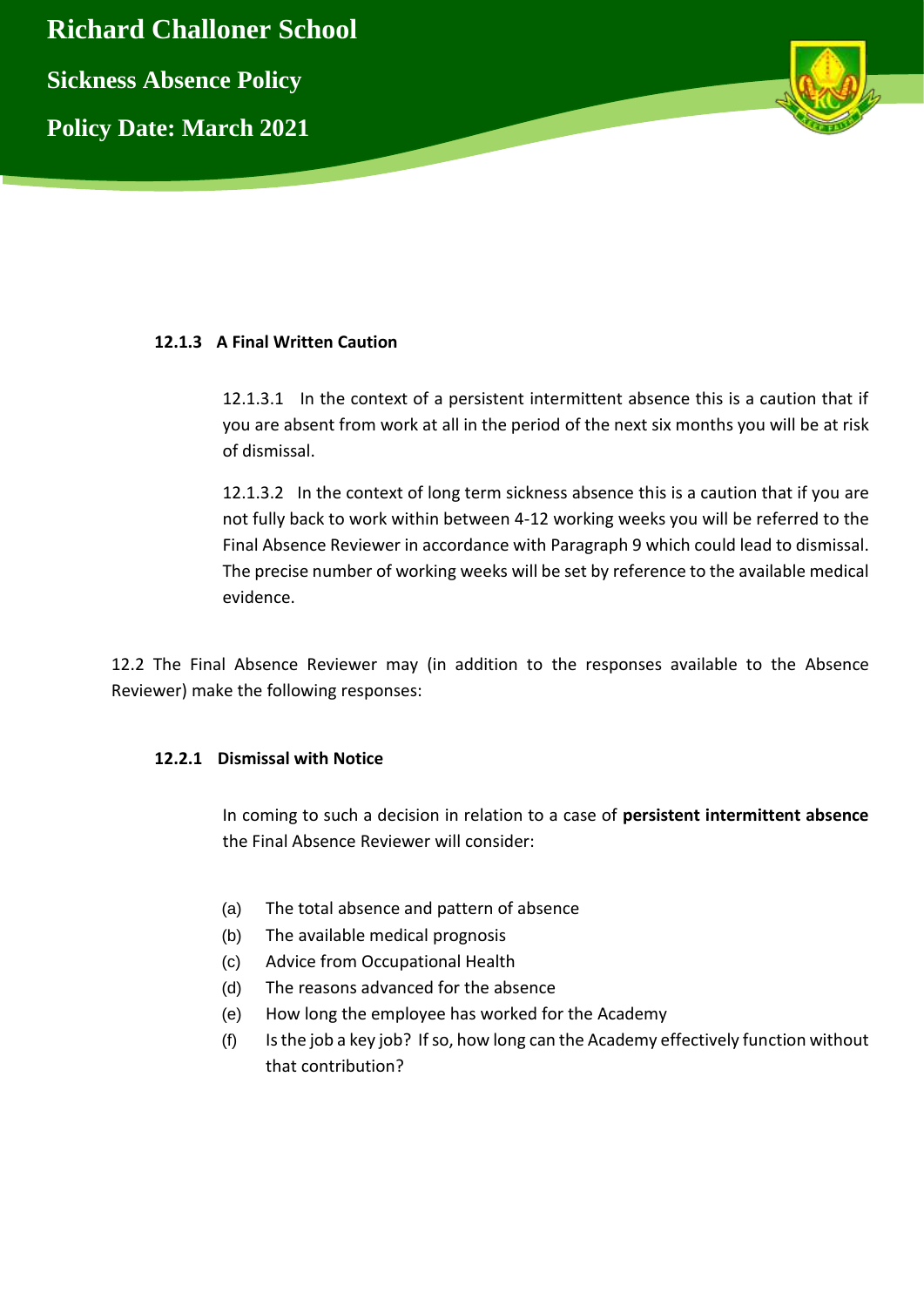

- (g) The additional demands the persistent intermittent absence has generated for other employees and the Academy
- (h) Whether other reasonable adjustments have been considered
- (i) Whether other reasonable adjustments have been made and, if so, whether they were effective

12.2.2 In coming to such a decision in relation to a case of **long term absence** the Final Absence Reviewer will consider:

- (a) The available medical prognosis
- (b) Advice from Occupational Health
- (c) Is complete recovery likely and, if so, when?
- (d) How long the employee has worked for the Academy
- (e) Is the job a key job? If so, how long can the Academy effectively function without that contribution?
- (f) The additional demands the absence has generated for other employees and the Academy
- (g) Whether alternative employment or a transfer is available, suitable and acceptable
- (h) Whether ill-health retirement has been explored
- (i) Whether other reasonable adjustments have been considered
- (j) Whether other reasonable adjustments have been made and, if so, whether they were effective

12.2.3 In a case where your employment is terminated, the Final Absence Reviewer will recommend to the Academy Trust Company that your employment is terminated in accordance with your contract of employment, and the Academy Trust Company will take appropriate steps to terminate your employment.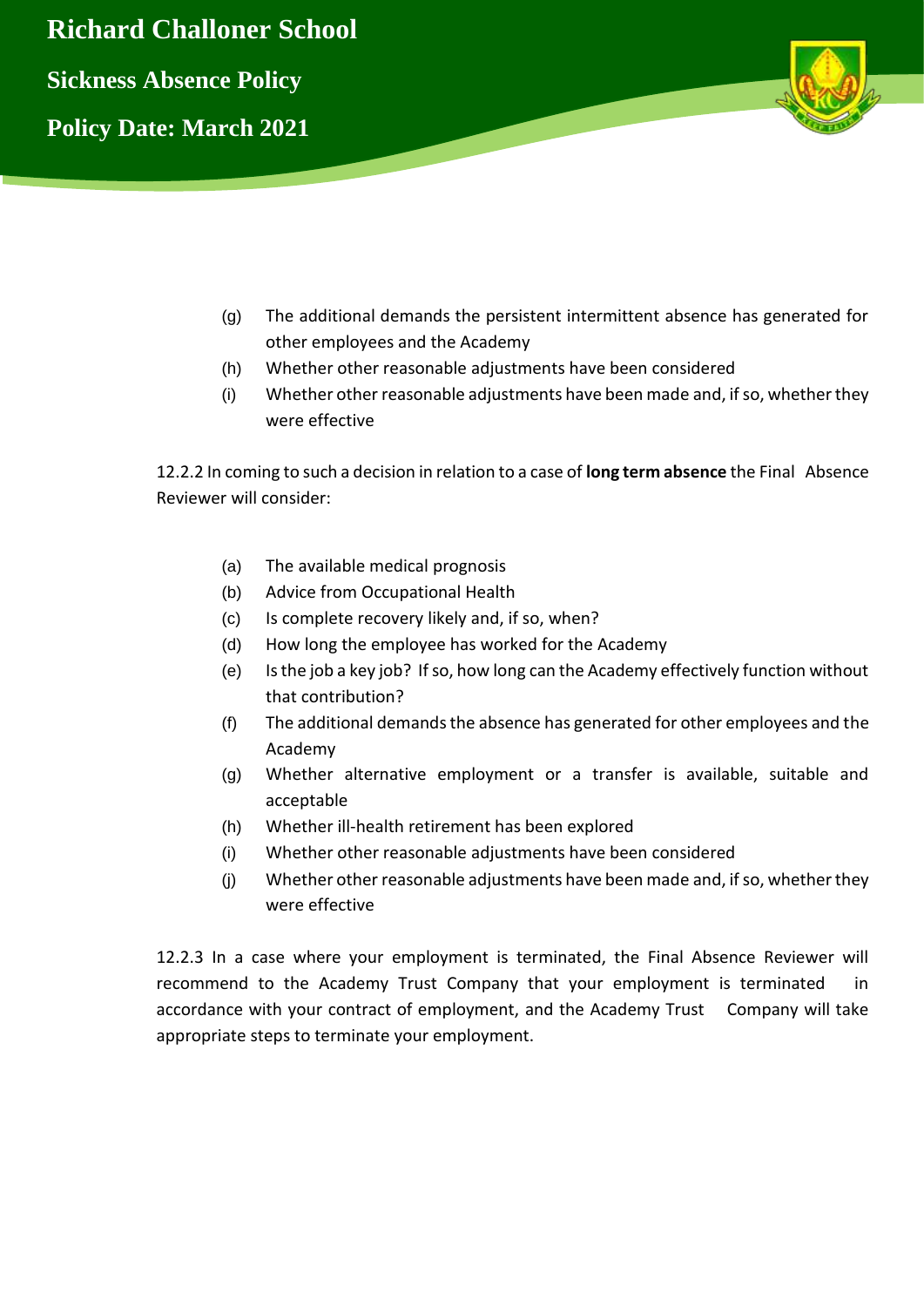

12.3 In the event that your employment is terminated in accordance with Paragraph 12.2.3 above:

12.3.1 If your contract of employment contains a garden leave clause the Governing Board may exercise that clause so that you are not required to attend the Academy during your notice period but remain employed and so bound by the terms of your contract of employment until the expiry of the notice period; or 12.3.2 If your contract of employment contains a payment in lieu of notice clause the Governing Board may exercise that clause to bring your contract to an end with immediate effect.

12.4 You may appeal against a First Written Caution or a Final Written Caution by writing to the Clerk within 5 working days of being sent the relevant caution.

12.5 You may appeal against a dismissal with notice by writing to the Clerk within 10 working days of being sent the notification of termination.

12.6 Any appeal letter lodged in accordance with Paragraphs 13.4 or 13.5 above must set out the grounds of your appeal in detail.

12.7 The fact of the appeal does not delay the commencement of any period under any caution or of any notice period.

12.8 Any appeal should normally be heard within 20 working days of the Clerk receiving your appeal letter.

12.9 The Appeal Manager is not required to hear oral evidence and may rely on written evidence.

12.10 If the Appeal Manager does decide to hear oral evidence, you will be given an opportunity to comment on it either by (a) attending the meeting or (b) reviewing the notes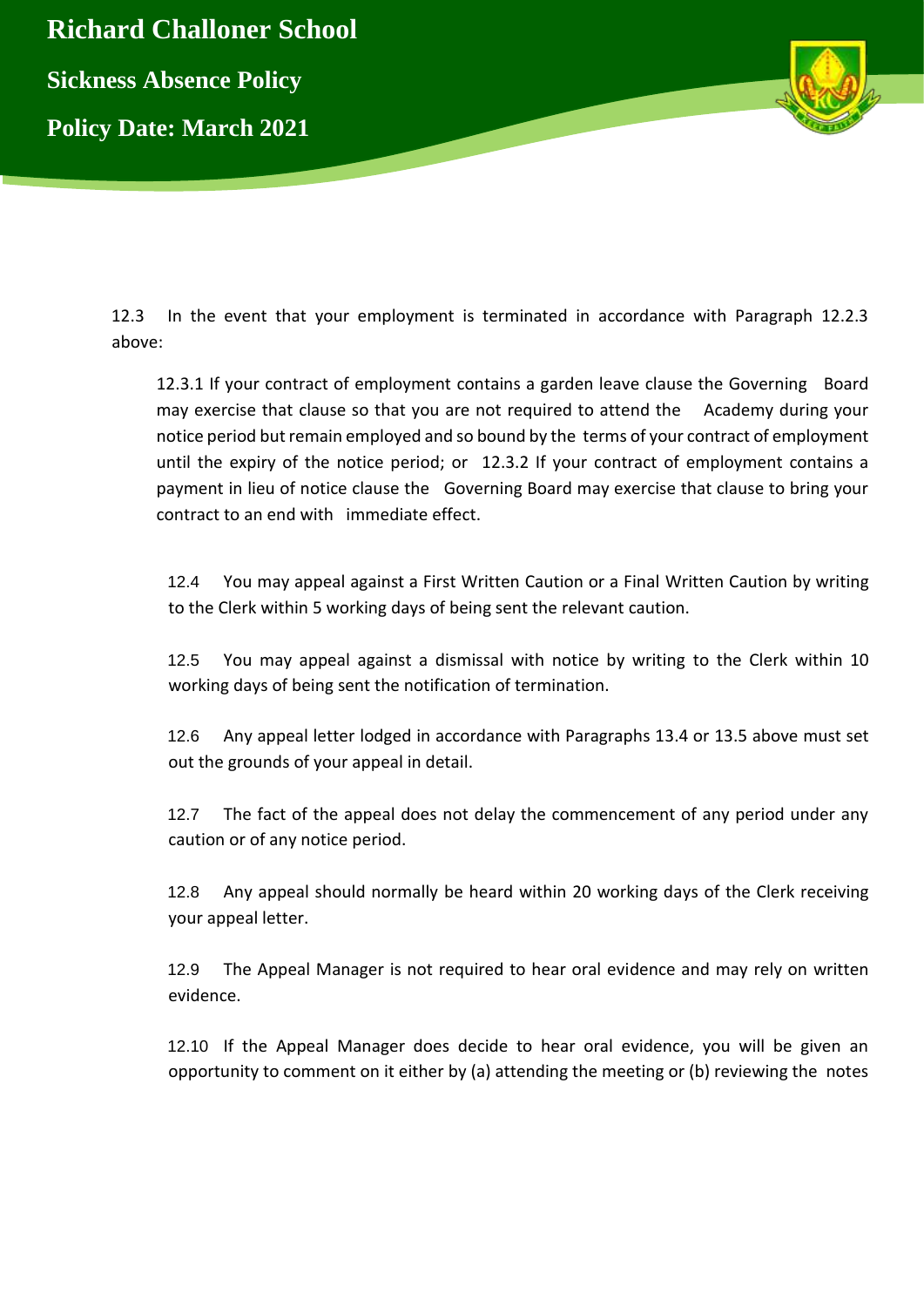

of that oral evidence after the meeting (if you were not present at the meeting where such oral evidence was given). In the event of (b) you must provide any response to the notes of the oral evidence within 5 working days of receipt of the same.

12.11 The Appeal Manager will confirm the outcome of the Appeal Meeting in writing to you within 5 working days of the date of the Appeal Meeting. The decision of the Appeal Manager is final and there will be no further right of appeal. The outcomes of the Appeal Meeting are that:

(a) the Appeal Manager may uphold the decision of the Final Absence Reviewer; or (b) the Appeal Manager may uphold the employee's appeal, overturn and refer the matter back to the Final Absence Reviewer for reconsideration.

## 13. **GOVERNORS' PANELS**

13.1 Governors' Absence and Appeal Panels shall comprise three non-staff Governors not previously involved in the matter and shall not comprise the Chair or Vice-Chair unless there are insufficient numbers of non-staff Governors not previously involved in the matter, in which case the Chair and/or Vice-Chair may be appointed to a Governors' Absence or Appeal Panel.

13.2 In the event that there are insufficient numbers of Governors available to participate in a Governors' Absence or Appeal Panel, the Academy Trust Company may appoint associate members solely to participate in the appropriate

Governors' Absence or Appeal Panel on the recommendation of the Diocesan Schools Commission.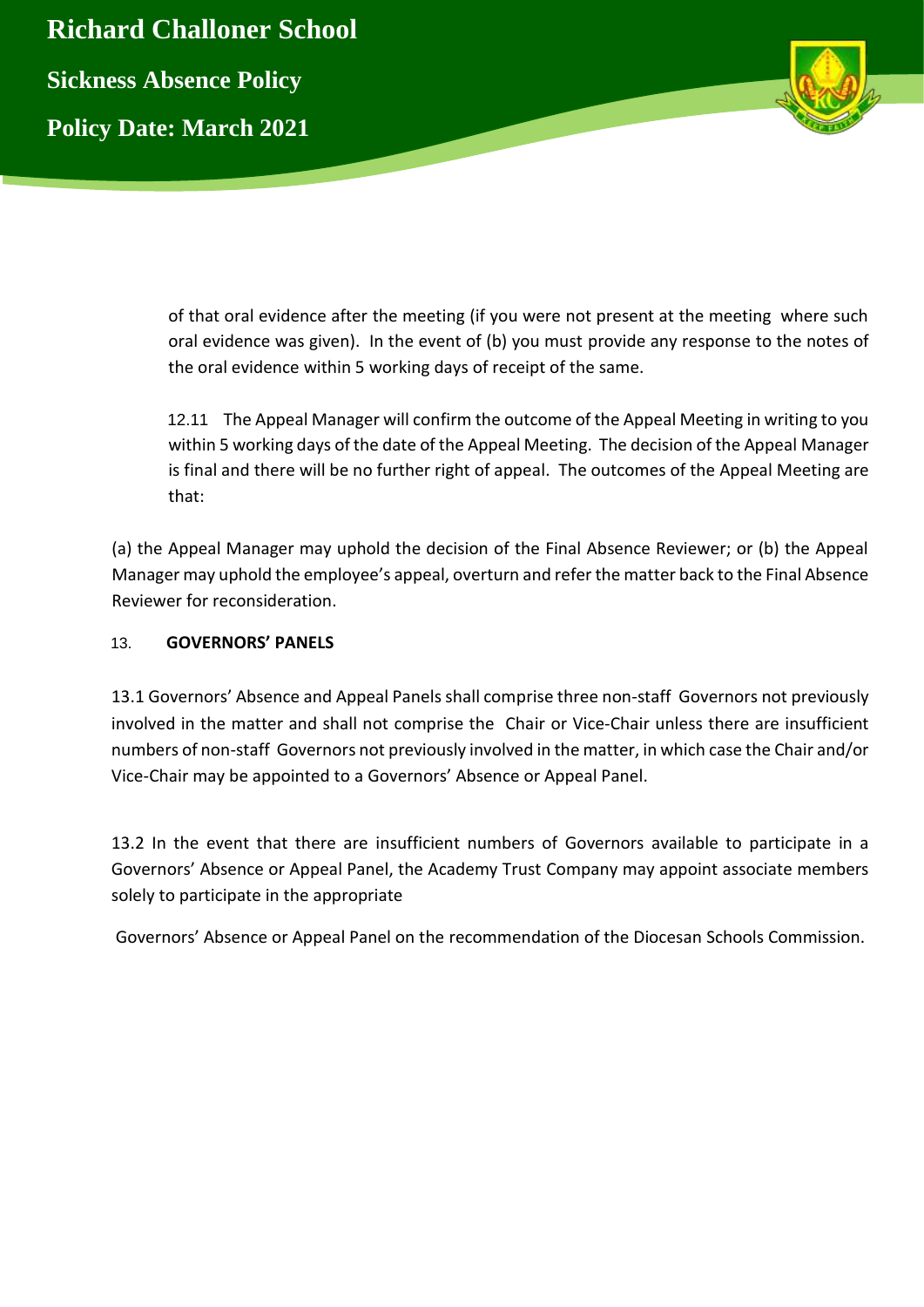

## 14. **COMPANION**

14.1 If you are the subject of any Formal Absence Review Meeting and subsequent appeals, you may be accompanied by a Companion.

14.2 You must let the relevant Reviewer or Manager know who your Companion will be at least one working day before the relevant meeting.

14.3 If you have any particular reasonable need, for example, because you have a disability, you can also be accompanied by a suitable helper.

- 14.1 Your Companion can address the meeting in order to:
	- (a) put your case;
	- (b) sum up your case;
	- (c) respond on your behalf to any view expressed at the meeting; and (d) Ask questions on your behalf
		- 14.5 Your Companion can also confer with you during the meeting.
		- 14.6 Your Companion has no right to:
		- (a) answer questions on your behalf;
		- (b) address the meeting if you do not wish it; or (c) prevent you from explaining your case.

14.7 Where you have identified your Companion and they have confirmed in writing to the relevant Reviewer or Manager that they cannot attend the date or time set for the meeting, the relevant Reviewer or Manager will not usually postpone the meeting for a period in excess of five working days from the date set by the Academy to a date or time agreed with your Companion provided that it is reasonable in all the circumstances. Should your Companion subsequently be unable to attend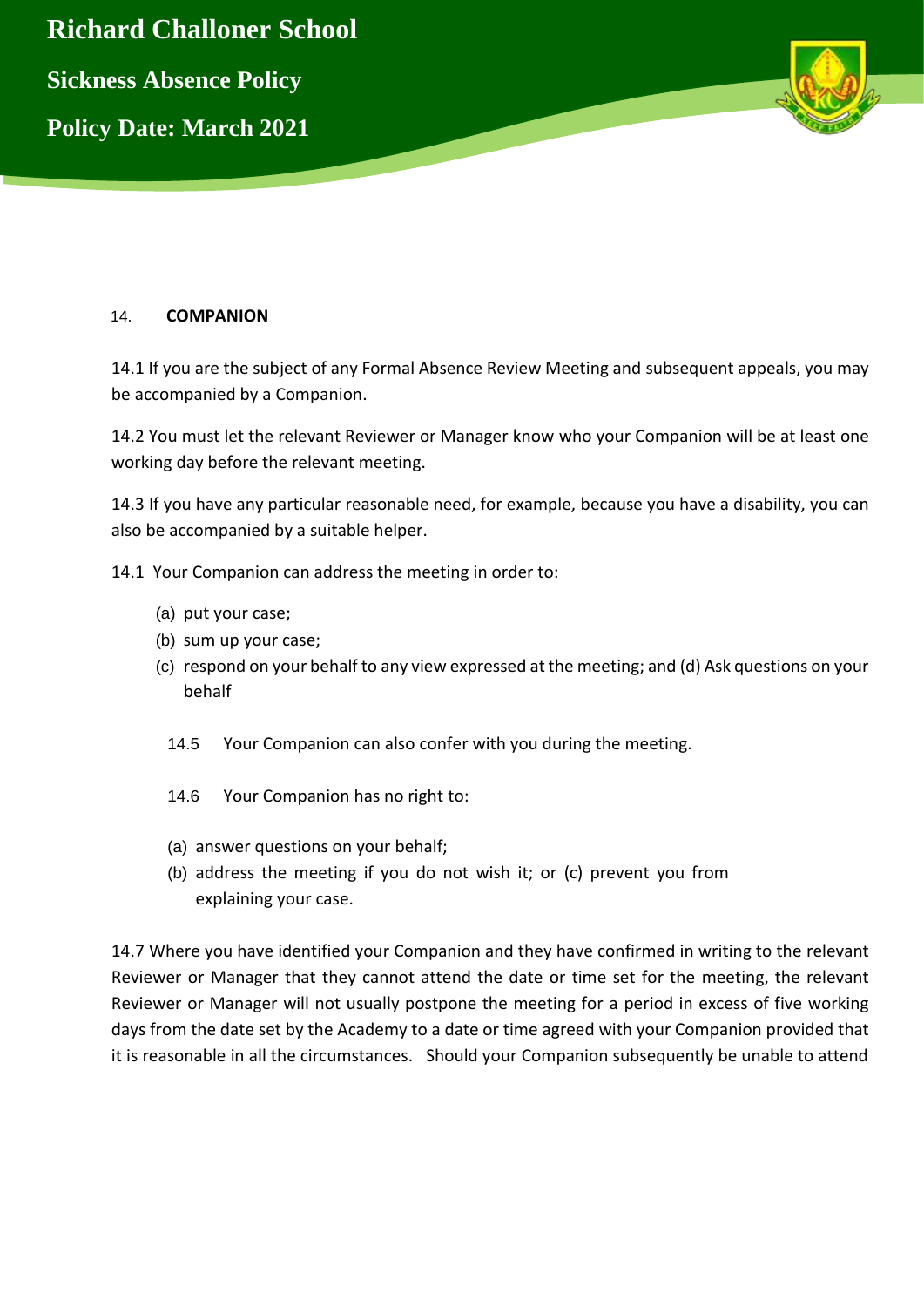

the Formal Absence Review Meeting, it may be held in their absence or written representations will be accepted.

## 15. **TIMING OF MEETINGS**

Meetings under this procedure may:

15.1 need to be held when you were timetabled to teach.

15.2 exceptionally be held during planning, preparation and administration time if this does not impact on lesson preparation.

15.3 be held after the end of the Academy day.

15.4 not be held on days on which you would not ordinarily work.

15.5 Be extended by agreement between the parties if the time limits cannot be met for any justifiable reason.

### 16. **VENUE FOR MEETINGS**

The relevant Reviewer or Manager can hold the meeting off the Academy site to minimise any distress to the employee. Any reasonable request to do so will not be unreasonably refused.

### 17. **ASSISTANCE**

In all cases involving any cautions in relation to the Headteacher or to a person on the Leadership Spine, or to potential or actual dismissal of any other member of staff, the Diocesan Schools